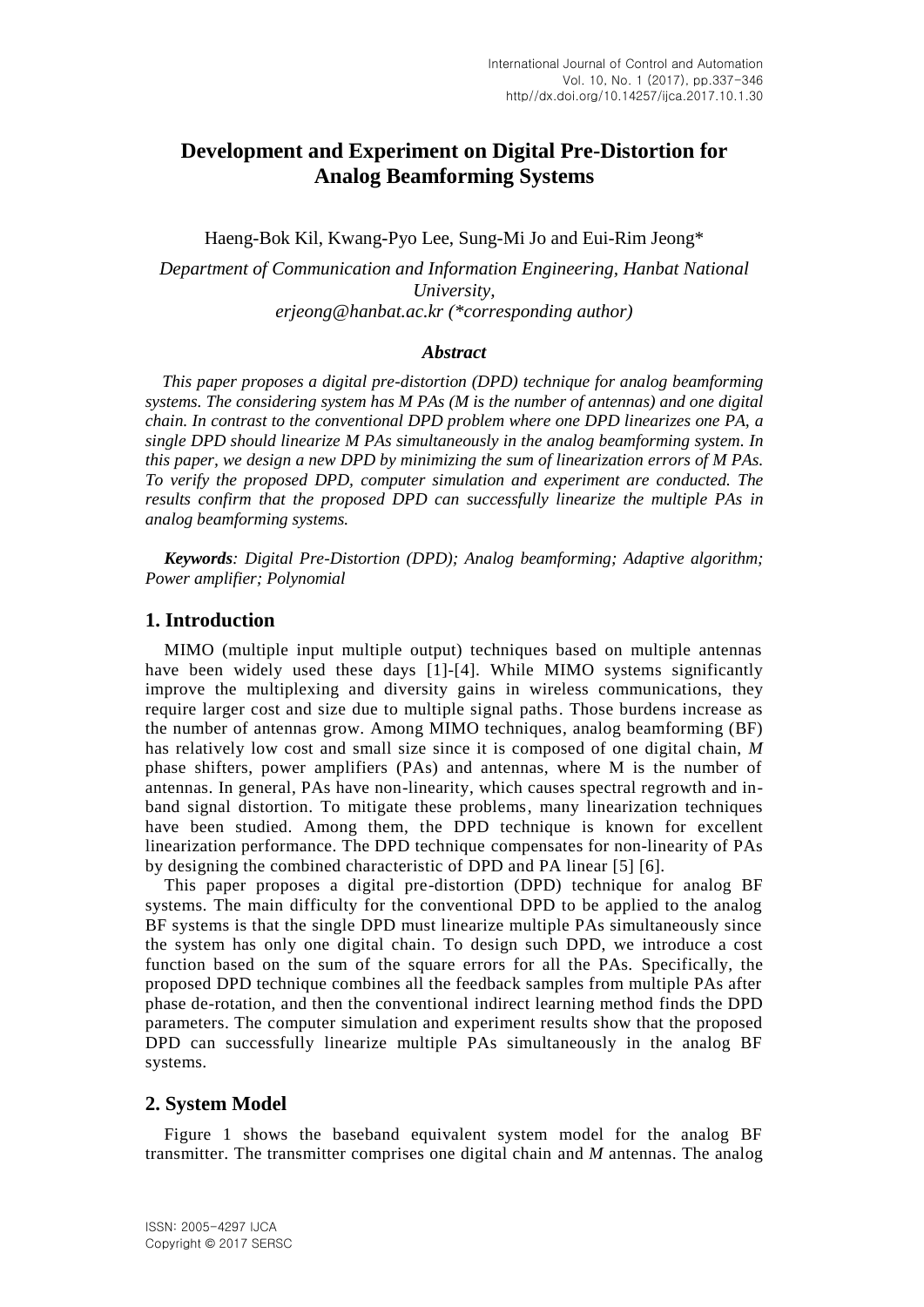BF coefficients are multiplied with the PA inputs by using the phase shifters. The output of *m*-th PA, denoted by  $z_m(n)$ , is  $\varphi_m(exp(j\phi_m)y(n))$  where  $\varphi_m$  is the rotation phase of *m*-th antenna and  $exp(j\phi_m)y(n)$  is the input of *m*-th PA. The output of DPD,  $y(n)$ , is  $\psi(x(n))$  where  $x(n)$  is the transmitted signal.  $\varphi(\cdot)$  and  $\psi(\cdot)$  are the characteristic functions of PA and PD, respectively.



**Figure 1**. **Digital Pre-Distortion Structure in Analog Beamforming Systems**

As shown in Figure 1, one DPD must linearize *M* PAs simultaneously. If the characteristics of PAs are completely the same, constructing one feedback path among *M* PAs is enough to linearize all the PAs. However, in practice, the PAs have different characteristics. Hence, we need a new DPD strategy considering all the PAs. Assuming that the PA is modeled by a memory polynomial, the *m*-th feedback signal can be written as

$$
a_m(n) = \frac{\varphi_m \left(e^{j\phi m} y(n)\right)}{K}
$$
  
= 
$$
\sum_{l=0}^{L_a} \sum_{p=1}^p h_{l,p,m} \left| e^{j\phi m} y(n-l) \right|^{2(p-1)} e^{j\phi m} y(n-l)
$$
  
= 
$$
e^{j\phi m} \sum_{l=0}^N \sum_{p=1}^p h_{l,p,m} |y(n-l)|^{2(p-1)} y(n-l)
$$
 (1)

where K is the PA gain,  $L_a$  is the memory depth, and  $2P - 1$  is the maximum nonlinear order of the PA. We introduce memory polynomial model for characterizing the DPD function as well. The DPD output can be expressed as  $y(n) = \psi(x(n))$ 

$$
= \sum_{l=0}^{L_p} \sum_{q=1}^{Q} w_{l,q}^* |x(n-l)|^{2(q-1)} x(n-l)
$$
  
=  $\mathbf{w}^H \mathbf{x}(n)$ 

(2) where  $2Q - 1$  is the maximum polynomial order of DPD,  $L_p$  is the memory depth, is the polynomial coefficient vector given by  $w =$  $\left[w_{0,1},w_{0,2},\cdots,w_{0,P},w_{1,1},\cdots,w_{Q,L_P}\right]^T\hspace{2cm},\hspace{2cm}\text{and}\hspace{2cm}$  $\mathbf{x}(n) = [x(n), x(n)|x(n)|^2, \cdots, x(n)|x(n)|^{2(Q-1)}, x(n-1), \cdots, x(n-L_P)|x(n-1)|$  $(L_P)|^{2(Q-1)}$ <sup>T</sup>. The number of coefficients to be found is  $Q(L_P + 1)$ . The problem is to find **w** that linearizes all the PAs, *i.e.*,  $\varphi_m\left(e^{j\phi_m}\psi(x(n))\right) = Ke^{j\phi_m}x(n)$  for  $m = 1, \cdots, M$ .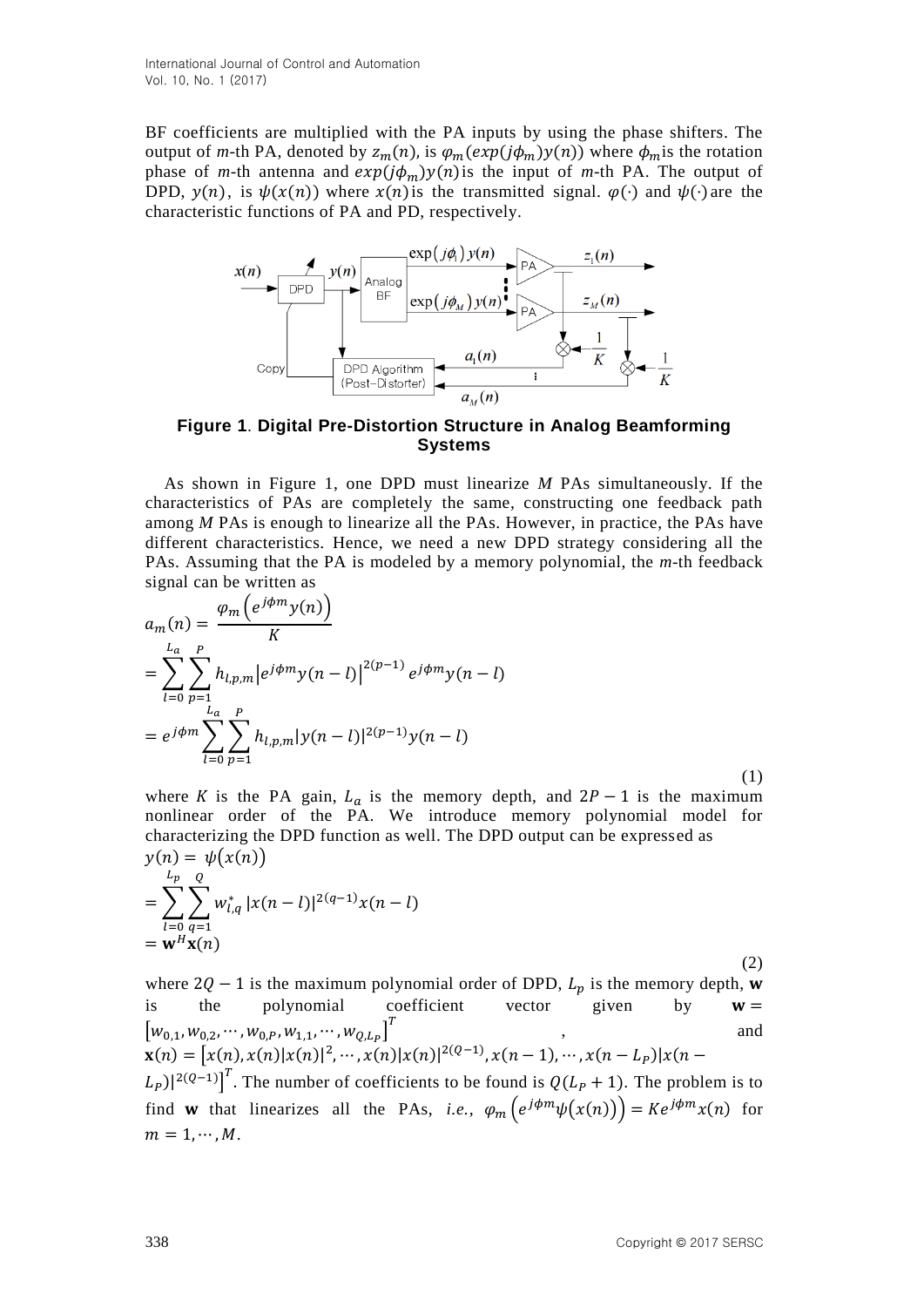### **3. Proposed DPD**

To design the proposed DPD, the DPD parameters are estimated using an indirect learning method [5]. In this method, the parameters linearizing the PA-postdistorter chain is first found and are then copied to the DPD. In order to design a single postdistorter that linearizes *M* PA-post-distorter chains, least squares (LS) criterion is used. The cost function is written as

$$
\varepsilon = \sum_{\substack{n=1 \ n \neq n}}^{N} \lambda^{N-n} |y(n) - e^{-j\phi_1} \mathbf{w}^H \mathbf{a}_1(n) + \dots + y(n) - e^{-j\phi_M} \mathbf{w}^H \mathbf{a}_M(n)|^2
$$
  
\n
$$
= \sum_{\substack{n=1 \ n \neq n}}^{N} \lambda^{N-n} |My(n) - \mathbf{w}^H (e^{-j\phi_1} \mathbf{a}_1(n) + \dots + e^{-j\phi_M} \mathbf{a}_M(n)|^2
$$
  
\n
$$
= \sum_{n=1}^{N} \lambda^{N-n} |My(n) - \mathbf{w}^H \mathbf{a}(n)|^2
$$
\n(3)

where

$$
\mathbf{a}_{m}(n) = \begin{bmatrix} a_{m}(n), a_{m}(n) | a_{m}(n) | ^{2}, \cdots, a_{m}(n) | a_{m}(n) | ^{2(Q-1)}, a_{m}(n-1), \\ \cdots, a_{m}(n-L_{p}) | a_{m}(n-L_{p}) | ^{2(Q-1)} \end{bmatrix}^{T}
$$
\n(4)

 $\lambda \in [0,1]$  is a forgetting factor, and  $\mathbf{a}(n) = e^{-j\phi_1} \mathbf{a}_1(n) + \cdots + e^{-j\phi_M} \mathbf{a}_M(n)$ . The cost function in (3) is based on the sum of *M* errors, each of which is the difference between *m*-th PA input and the post-distorter output. Finding **w** that minimizes  $\boldsymbol{\varepsilon}$  is the solution by considering all the PAs. The optimum  $w$  is found through the recursive least squares (RLS) algorithm [7], summarized in Table I.

#### **Table I. Summary of RLS Algorithm**

Initialization:  $w = 0_0(L_P + 1)$  ${\bf P} = \delta^{-1} {\bf I}_Q (L_P +$  $(\delta: a small positive constant)$ For time  $n = 1, 2, \cdots, N$ , compute  $\mathbf{b} = \mathbf{Pa}(n)$  $c = b/(\lambda + a^H)$  $\xi(n) = My(n) - \mathbf{w}^H \mathbf{a}(n)$  $w = w + c \xi^*$  $\mathbf{P} = \lambda^{-1} \mathbf{P} - \lambda^{-1} \mathbf{C}$ 

#### **4. Computer Simulation**

To verify the performance of the proposed DPD, we carried out computer simulation with MATLAB. The details of the simulation environments are as follows. The transmitted signal is Long Term Evolution (LTE) Downlink signal with 20MHz bandwidth. Saleh model, analytical formulation of a general structure for nonlinear distortion, is used for PA in the simulation [8]. This formulation is shown as follows:

$$
y(n) = x(n) \times \frac{\alpha K_1}{1 + K_2 |x(n)|^2} e^{i \frac{\alpha K_3 |x(n)|^2}{1 + K_4 |x(n)|^2}}
$$
\n(5)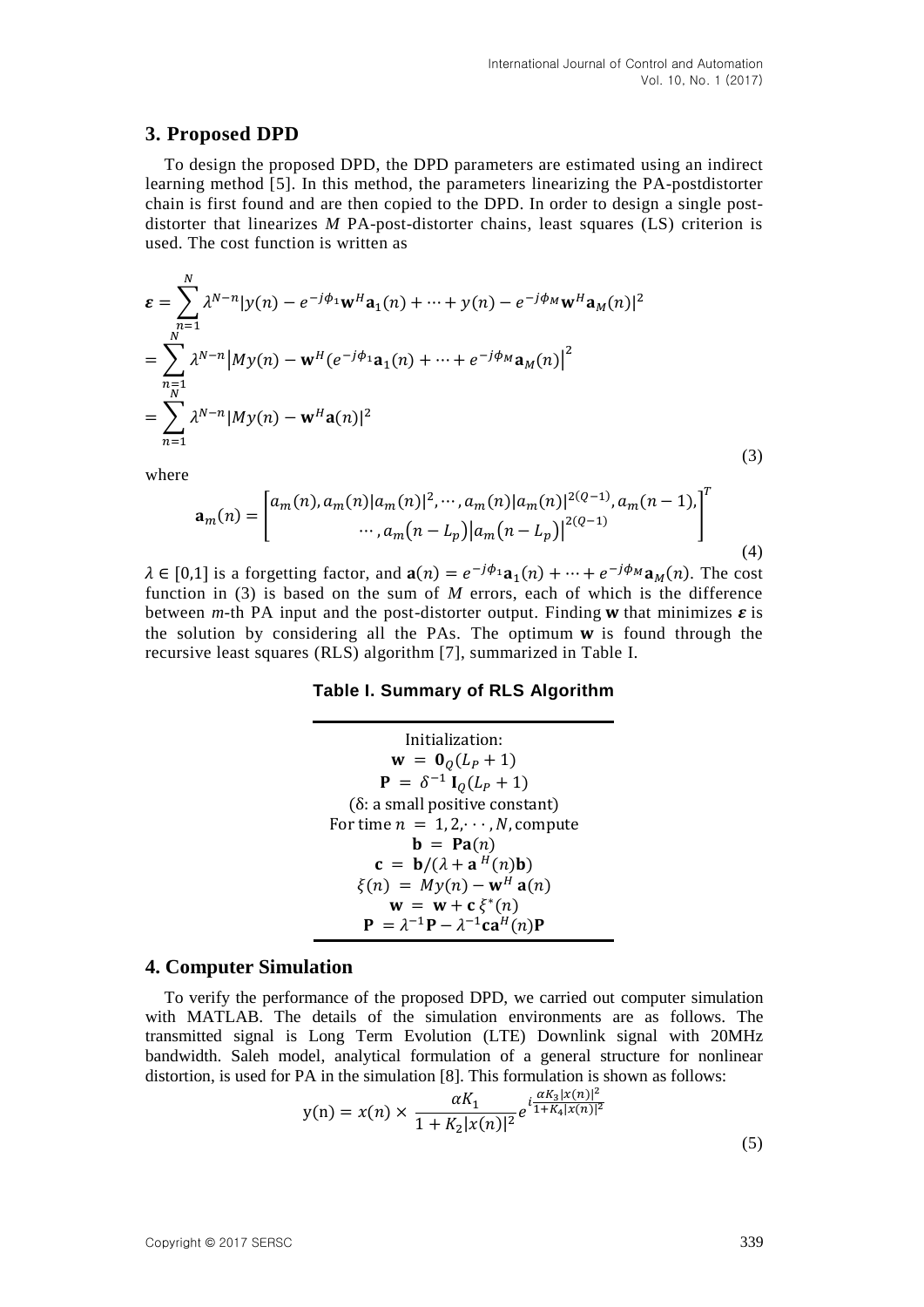International Journal of Control and Automation Vol. 10, No. 1 (2017)

We introduce  $\alpha$  to change the PA characteristics among *M* PAs. The number of antennas is 4 ( $M = 4$ ), and  $\alpha$ s are in turn 1, 1.04, 1.08 and 1.12, respectively.

We assume that the conventional DPD works for only one PA among four. Specifically, in the simulation, the DPD characteristics are obtained from the first PA's feedback. Therefore, the linearization performance is expected to be good for the first PA but bad for the other PAs. Figure 2 and Figure 3 show the AM/AM (amplitude-to-amplitude modulation) and AM/PM (amplitude-to-phase modulation) characteristics after applying the conventional DPD and proposed DPD, respectively. The Figures (a), (b), (c) and (d) are AM/AM of the first PA and AM/PM of the first PA, AM/AM of the third PA and AM/PM of the third PA, respectively. Each figure has four curves: DPD characteristics (blue); PA characteristics without DPD (red); PA characteristics with DPD (green). According to Figures 2 and 3, both methods can linearize the PAs and it is not easy to determine which method is better than the other. To see the difference clearly, the PA output spectrums are compared.



**Figure 2. AM/AM & AM/PM Response for Conventional DPD (a): AM/AM at 1 st PA; (b): AM/PM at 1st PA; (c): AM/AM at 3 rd PA; (d): AM/PM at 3rd PA**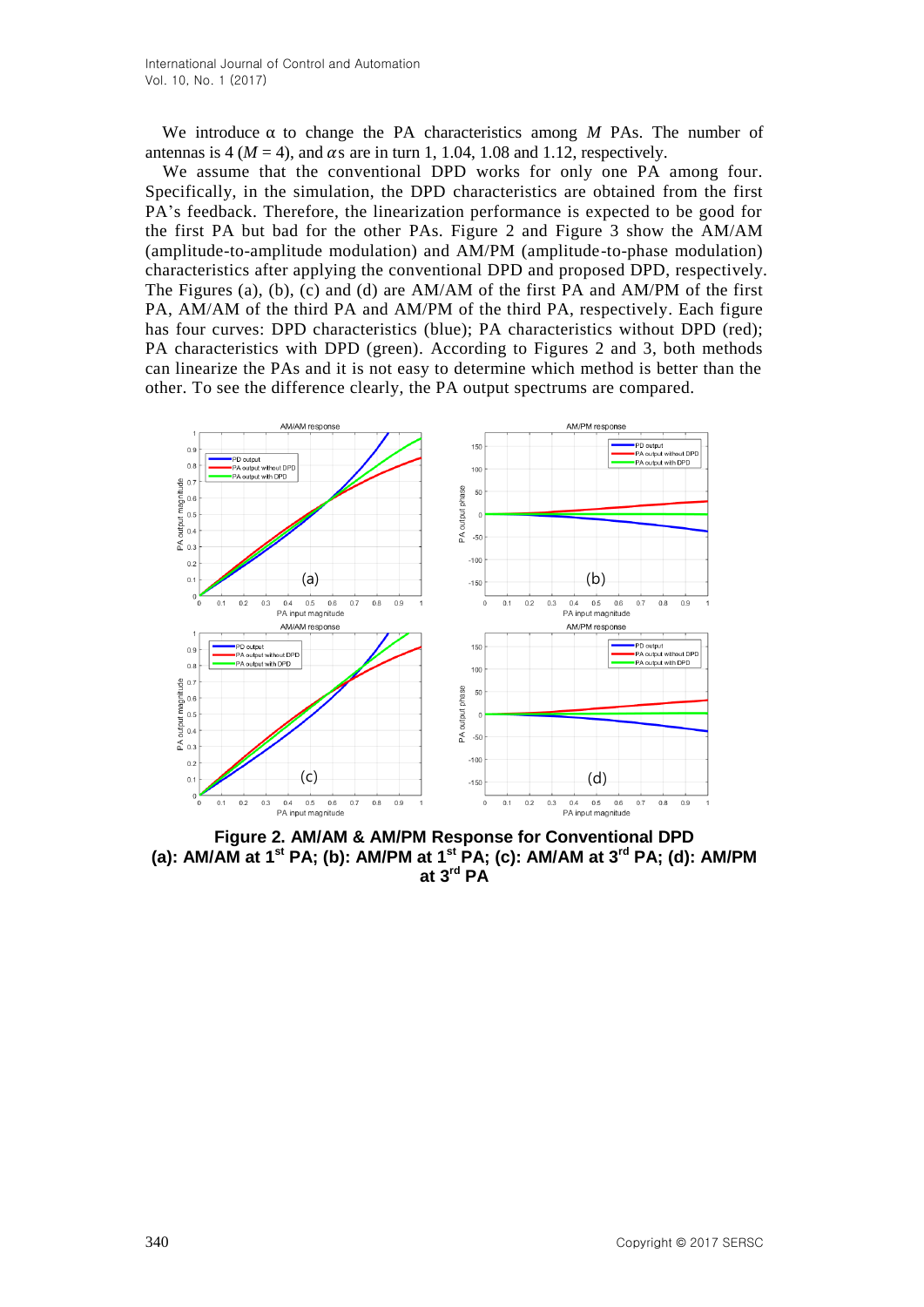International Journal of Control and Automation Vol. 10, No. 1 (2017)



**Figure 3. AM/AM & AM/PM response for proposed DPD (a): AM/AM at 1st PA; (b): AM/PM at 1st PA; (c): AM/AM at 3rd PA; (d): AM/PM at 3rd PA**

Figures 4 and 5 show the output spectrum of the PAs. The graphs are as follows: (a) DPD input (ideal signal); (b) PA output without DPD; (c) PA output with conventional DPD; (d) PA output with proposed DPD. Comparing (a) and (b), it can be seen that the spectral regrowth occurred by the non-linear PAs. Since the conventional DPD is designed to linearize the first PA only, ignoring the other PAs, the conventional DPD can linearize the first PA better than the proposed one. However, the proposed DPD performs better at the rest of the PAs. Table  $II$  summarizes the spectral regrowth reductions of DPD techniques. Those results indicate that the proposed DPD is effective for the analog beamforming systems when the PA characteristics are quite different across the PAs.



**Figure 4. Spectrums at 1st and 2nd PA Outputs**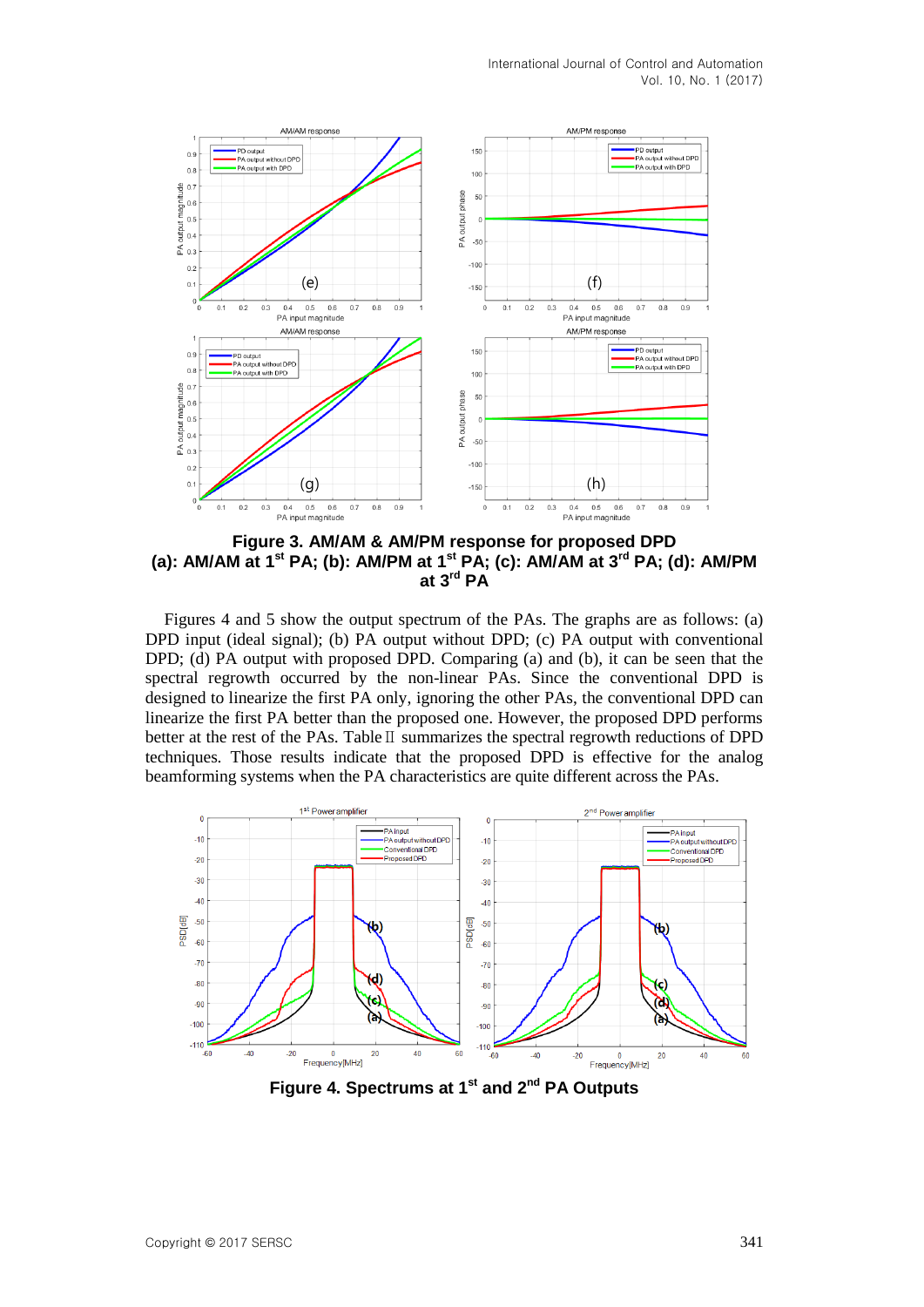

**Figure 5. Spectrums at 3 rd and 4th PA Outputs**

| Table II. Performance of Spectral Regrowth Reduction |  |
|------------------------------------------------------|--|
|                                                      |  |

|                                    | Proposed DPD(dB) | Conventional DPD(dB) |
|------------------------------------|------------------|----------------------|
| $1^{\rm \scriptscriptstyle St}$ PA |                  |                      |
| $\gamma^{\text{nd}}$ PA            |                  |                      |
| $3^{\rm rd}$ PA                    |                  |                      |
|                                    |                  |                      |

## **5. Experiment Results**

The proposed DPD is verified through experiment with commercial PAs. Figure 6 shows the experimental setup. We used long term evolution (LTE) downlink signals with 20MHz bandwidth, the same as in the simulation. The number of antennas is 2 ( $M = 2$ ). The signal generator (E4438C by Agilent) converts the digital waveform into analog waveform. The center frequency of the waveform is 2605MHz. The analog waveform is divided into two signals by the power divider, and supplied to commercial PAs. The PA has 48.5dB gain. To implement phase shifters, we used two cables with different lengths. Our experiment environment provides 122 degree phase difference between two paths. The PA output is 40dBm. The BPFs at the PA outputs attenuate the harmonics. The BPF output are directly sampled by the digital oscilloscope (TDS7254 by Tektronix) and supplied to the PC. At the initial phase, the DPD is bypassed and the DPD parameters are obtained from the Tx waveform and the PA output waveform by the adaptive algorithm described in Table I.



**Figure 6. Digital Pre-Distortion Structure In Analog Beamforming Systems**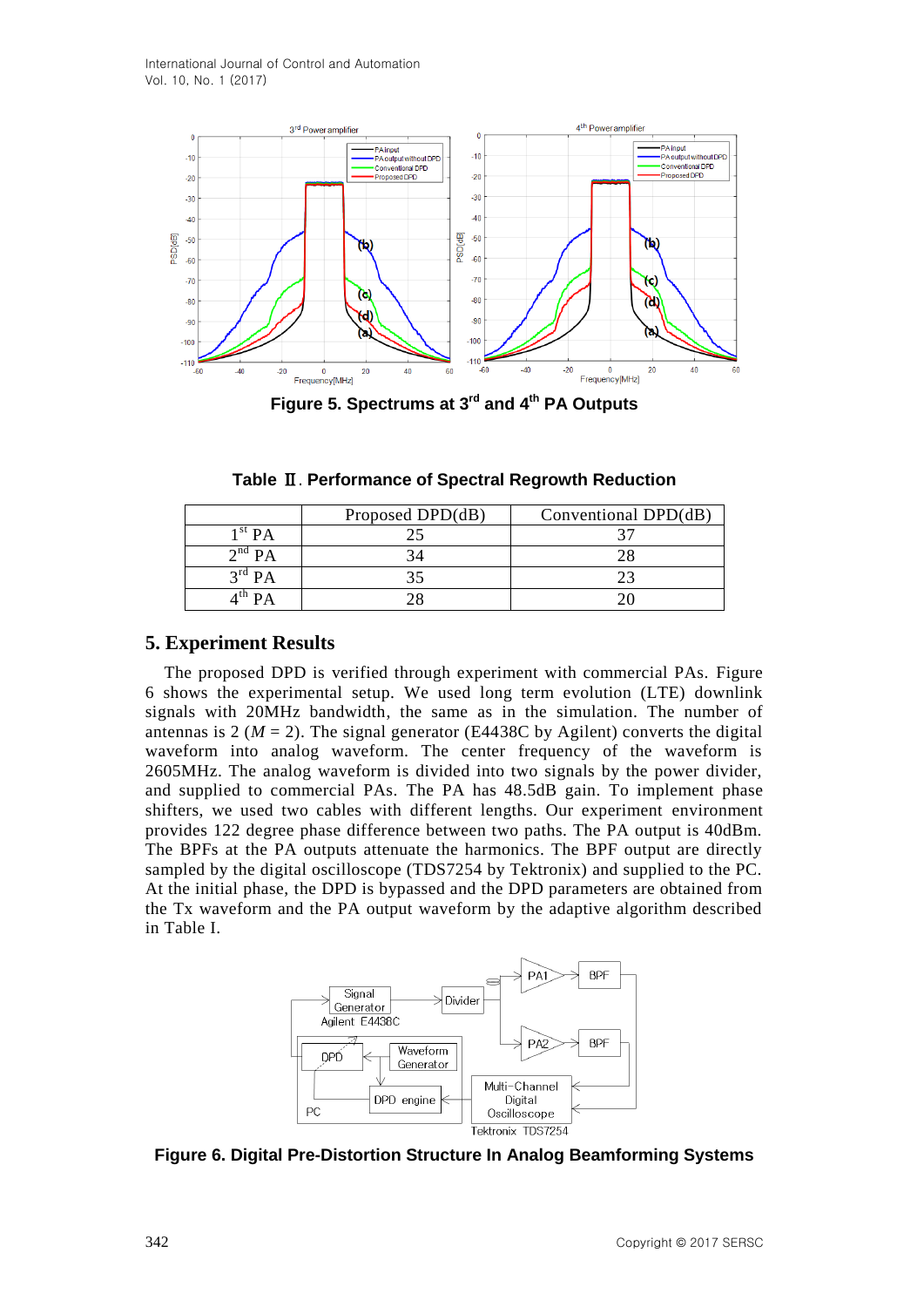Learning curves for the mean square errors (MSEs) are examined first. Figure 7 shows the learning curve for the proposed DPD. According to the results, the adaptive algorithms converge within 300 samples, and the MSE after convergence is around  $10^{-4}$ .



**Figure 7. Learning Curves with Proposed DPD**

Figures 8 and 9 show the AM/AM and AM/PM characteristics for the first PA and the second PA, respectively. The red curves represent the PA characteristics without DPD and the blue curves represent the DPD characteristics. It seems that the PD characteristics are the inverse characteristics of the PA.



**Figure 8. AM/AM and AM/PM Response at 1st PA**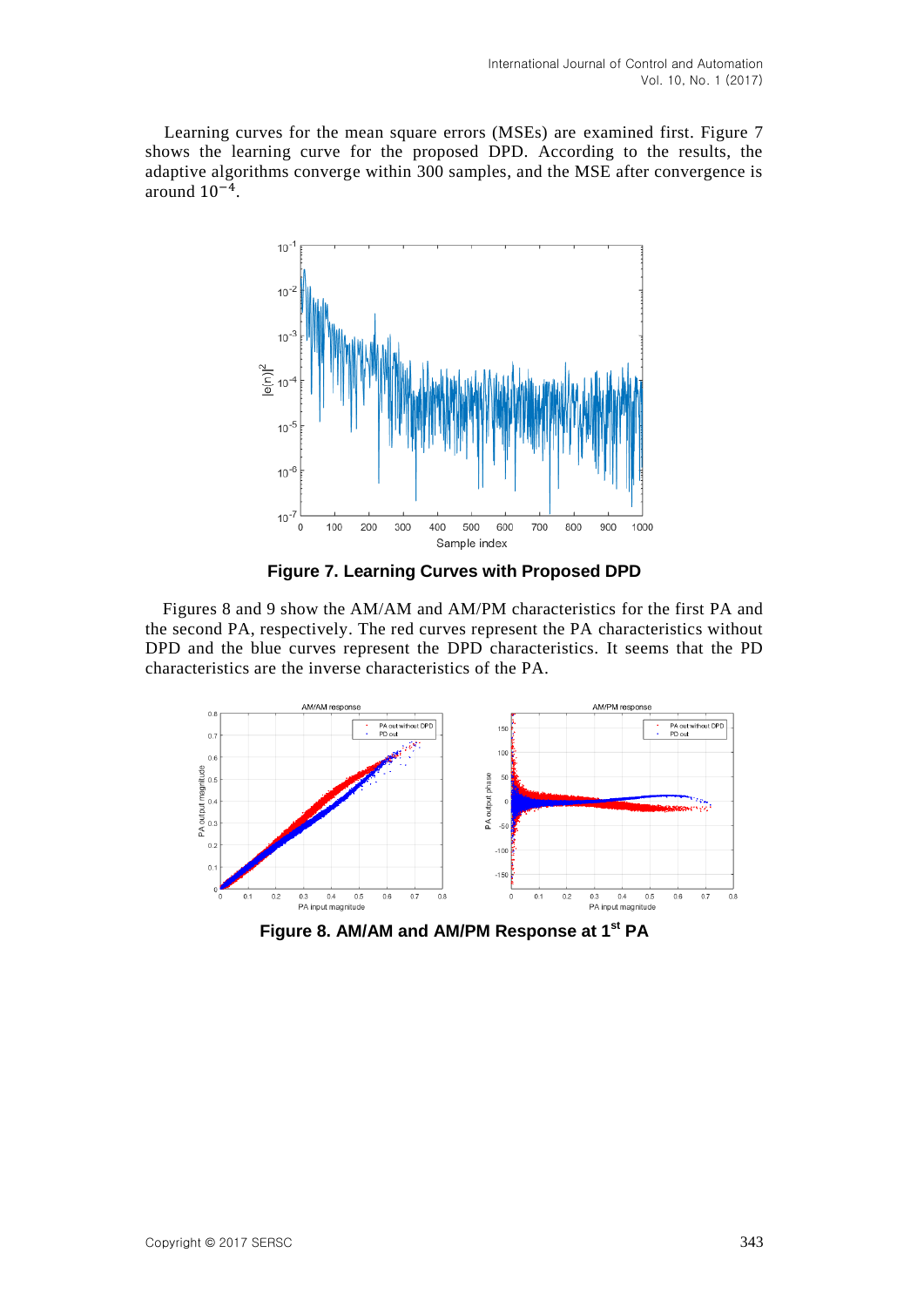

**Figure 9. AM/AM and AM/PM Response at 2nd PA**

To examine the linearization performance in detail, the PA output spectrums are observed as shown in Figures 10 and 11. The curves represent as follows: PA output without DPD (blue); PA output with conventional DPD (red); PA output with proposed DPD (green). TableⅢ summarizes how much spectral regrowth can be reduced by the DPDs.



**Figure 10. Spectrum at 1st PA Output**



**Figure 11. Spectrum at 2nd PA Output**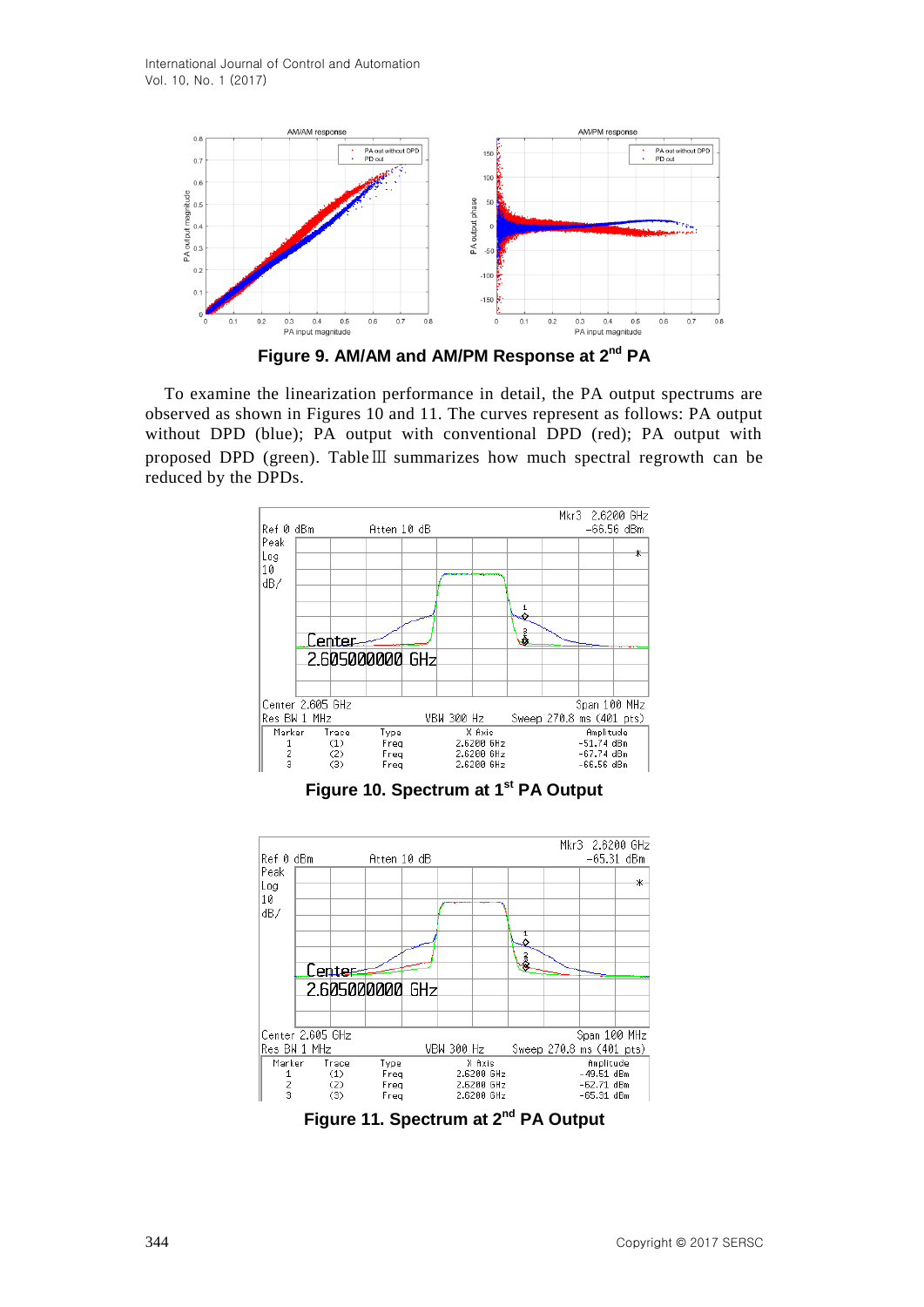|        | Proposed DPD (dB) | Conventional DPD (dB) |
|--------|-------------------|-----------------------|
| 1st PA | 14.82             |                       |
| 2nd PA | 15 X              |                       |

**Table Performance to Reduce Spectral Regrowth**

According to the results, the conventional DPD at the PA shows the best spectrum. The proposed DPD reduces about 14.8dB while the conventional DPD reduces 16dB. On the contrary, the conventional DPD at 2nd PA reduces the spectral regrowth by only 13.2dB while the proposed one reduces 15.8dB. Those results indicate that the proposed DPD can successfully linearize the two PAs simultaneously.

## **Conclusion**

A DPD technique the analog BF system was proposed in this paper. Via computer simulation and experiment, it was verified that the proposed DPD could successfully linearize the multiple PAs while the conventional DPD has a large discrepancy in linearization performance across the PAs. The result indicates that the proposed DPD can be applied to analog BF systems.

### **Acknowledgments**

This work was supported by ICT R&D Program of MSIP/IITP [14-911-01-001, Development of quasi-millimeter-wave channel-adaptive antennas and transceivers.

### **References**

- [1] M. Mohaisen, "A Review of Fixed-Complexity Vector Perturbation for MU-MIMO", Journal of Information Processing Systems, 11(3) , (2015), 354-369.
- [2] J. An and S. Kim, "Spatial Multiplexing Receivers in UWB MIMO Systems based on Prerake Combining", Journal of information and communication convergence engineering, vol. 9, no. 4, **(2011)**, pp. 385-390.
- [3] V. Venkateswaran and A.-J. Van Der Veen, "Analog beamforming in MIMO communications with phase shift networks and online channel estimation", IEEE Transactions on Signal Processing, vol. 58, no. 8, **(2010)**, pp. 4131-4143.
- [4] A. J Paulraj, "An overview of MIMO communications-a key to gigabit wireless", Proceedings of the IEEE, vol. 92, no. 2, **(2004)**, pp. 198-218.
- [5] S. Choi and E-R. Jeong, "Digital predistortion based on combined feedback in MIMO transmitters", IEEE Comm. Lett., vol. 16, no. 10, **(2012)**, pp. 1572-1575.
- [6] S. Choi, E.-R. Jeong and Y. H. Lee, "A direct learning structure for adaptive polynomial-based predistortion for power amplifier linearization", Vehicular Technology Conference, 2007. VTC2007-Spring. IEEE 65th. IEEE, **(2007)**.
- [7] S. Choi, E-R. Jeong and Y. H. Lee, "Adaptive predistortion with direct learning based on piecewise linear approximation of amplifier nonlinearity", IEEE J. Sel. Topics Signal Process., vol. 3, no. 3, **(2012)**, pp. 397-404.
- [8] A. A. M. Saleh, "Frequency-independent and frequency dependent nonlinear models of TWT amplifiers", IEEE Trans. Commun., vol. COM-29, no. 11, **(1981)**, pp. 1715-1720.

### **Authors**



**Haeng-Bok Kil**, he received his B.S. degree in the Department of Radio Wave Engineering from Hanbat National University, Daejeon, Korea, in 2016. He is currently pursuing his Master's Degree in the Department of Radio Wave Engineering from Hanbat National University, Daejeon, Korea. His research interests are in the areas of digital signal processing, pre-distortion, and modem design.